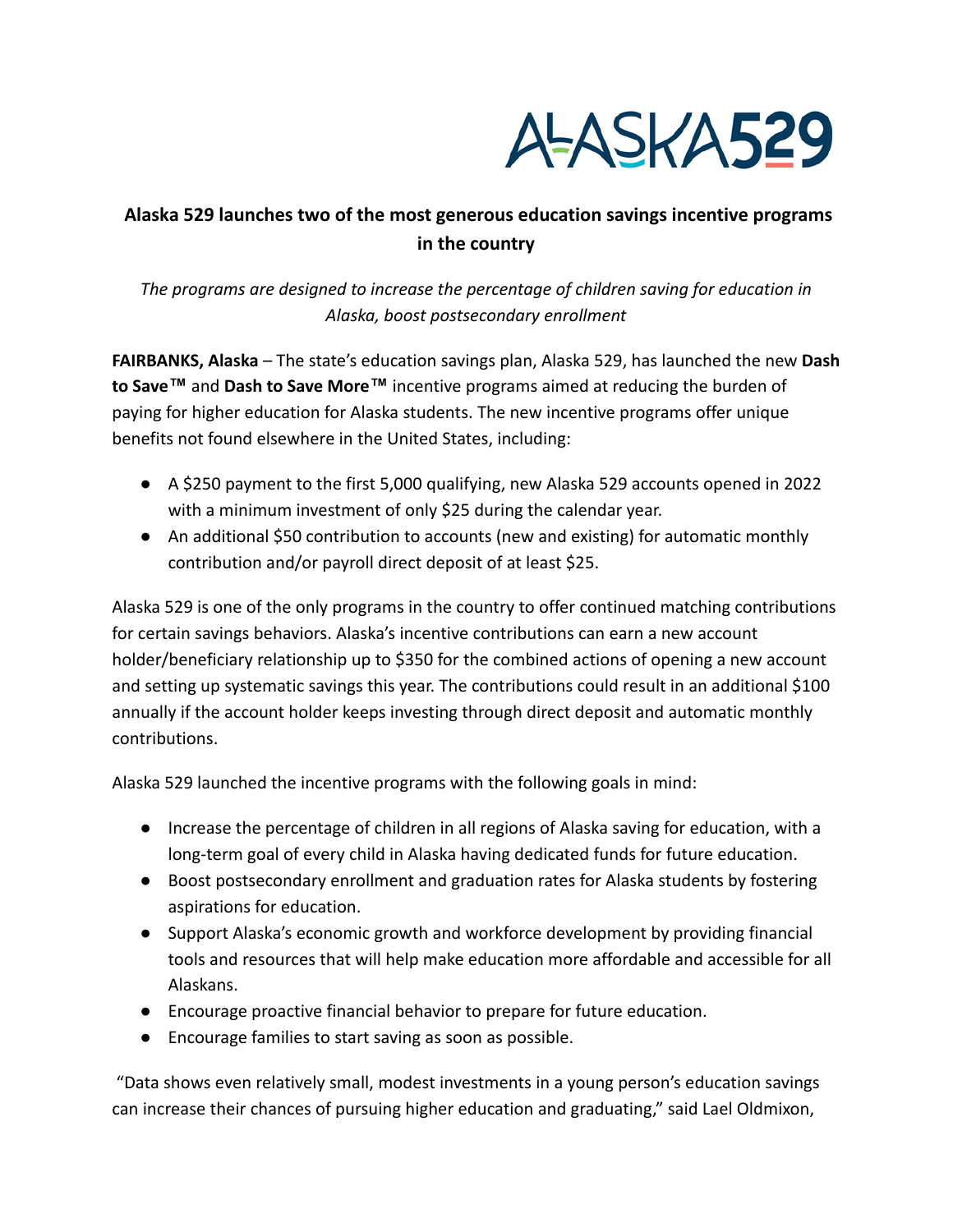executive director at Alaska 529. "We are providing the best, most robust incentives we can to help families save for whatever schooling their young Alaskan might want. That could be college, trade school, vocational training, apprenticeship, or whatever students of all ages want to pursue. We are here to make their career paths affordable and attainable."

Many 529 incentive plans limit participation to infants or low-income families. The **Dash to Save** incentive program is one of the least restrictive state incentive programs. Applicants are not expected to fill out additional forms, nor provide birth certificates or proof of income; opening an account is the only action required.

The [Education Trust of Alaska'](http://educationtrustak.com/)s earnings serve as the funding source for the **Dash to Save** and **Dash to Save More** incentive programs, which means no State of Alaska general fund dollars are used. "It is important to remove barriers, real and perceived, to saving for advanced education," said Tamera Weaver, Trust Administrator. "Alaska 529 takes the lead in this space because every Alaskan, whether they live in Ketchikan, Anchorage or Utqiagvik, deserves the same opportunity to save for post-secondary education. The **Dash to Save** incentive program takes an inclusive approach that makes it easier for Alaskans from all backgrounds to take that critical first step and I'm delighted the Education Trust of Alaska is in a position to fund an incentive program of this magnitude."

For more than 20 years, Alaska 529 has made it easy to save for education in Alaska and study anywhere. The tax-advantaged accounts offer unique benefits such as the ability for Alaska residents to invest through the PFD, and the University of Alaska Portfolio, which has a tuition-value guarantee.

More information, including program terms and conditions, is available at [Alaska529plan.com/dashtosave.](https://www.alaska529plan.com/dashtosave)

For more information contact Lael Oldmixon, (907) 450-8115, Alaska529@alaska.edu.

### [Additional press assets](https://drive.google.com/drive/folders/1Z_SbansWOTh5qF-TOK68EeuHgNevRlQk)

#### # # #

### **\*Note to media: Supporting data, below.**

● Children with \$500 or less saved for college are three times more likely to enroll, and four times more likely to graduate. Source: Assets and Education Initiative. [https://prosperitynow.org/sites/default/files/resources/CSA\\_research\\_fact\\_file\\_08-2016](https://prosperitynow.org/sites/default/files/resources/CSA_research_fact_file_08-2016.pdf) [.pdf](https://prosperitynow.org/sites/default/files/resources/CSA_research_fact_file_08-2016.pdf)